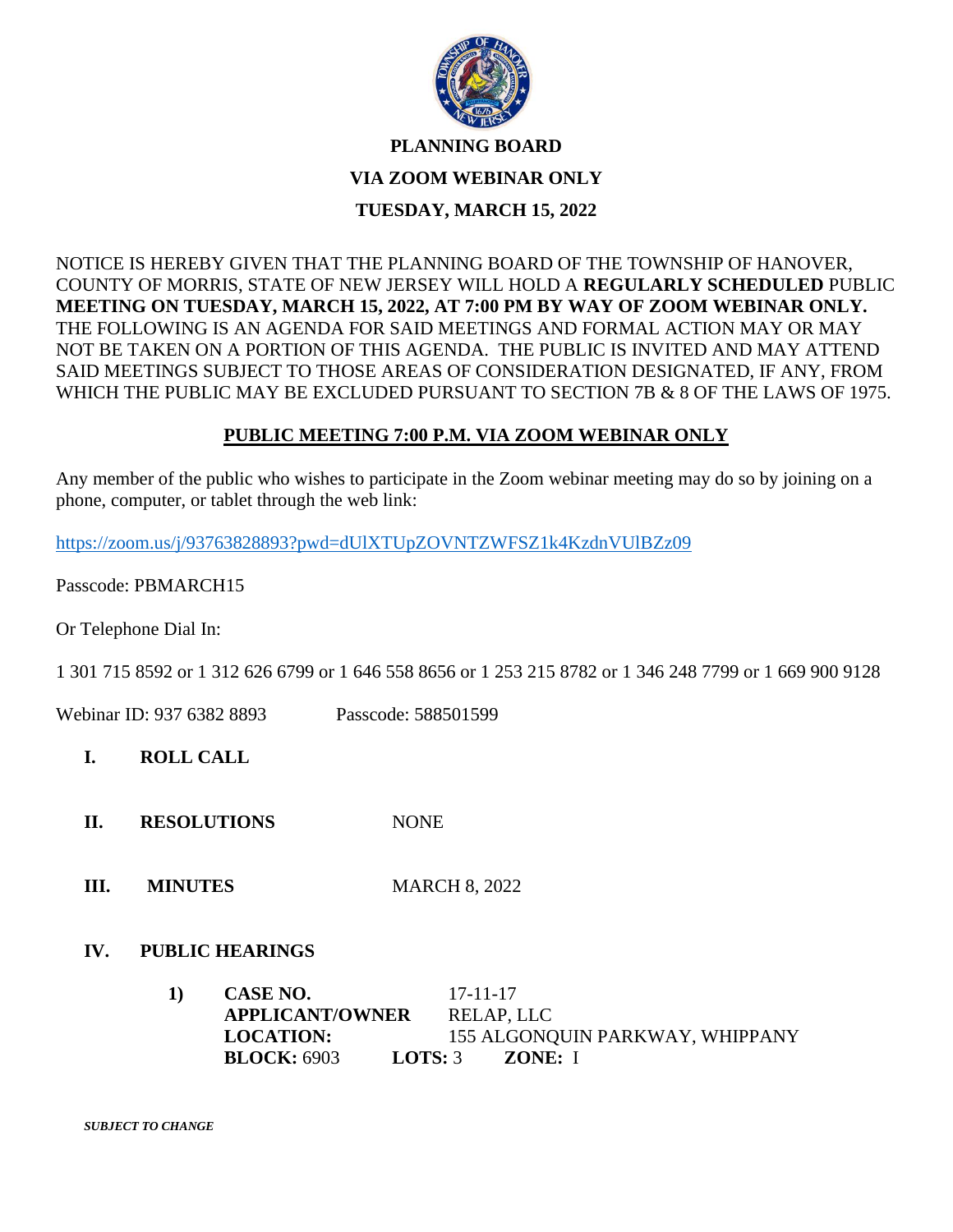Applicant is seeking preliminary and final site plan approval and "C" variance relief to modify and rearrange the parking layout to include an additional seventeen (17) parking spaces. The applicant will also be modifying the affected grading and drainage plan, adding light fixtures, and adding a second driveway entrance. **APPLICATION TO BE CARRIED TO A DATE TO BE DETERMINED**

#### *Board Action Date – MARCH 15, 2022*

**2) CASE NO.** 21-7-6 **APPLICANT/OWNER** INTERCONTINENTAL GREAT BRANDS LLC **LOCATION:** 941 ROUTE 10, EAST, WHIPPANY **BLOCK:** 3901 **LOT(S):** 19.01 **ZONE:** B-10

Applicant is seeking Preliminary and Final Site Plan Approval to use the existing building as its global research design and scale up laboratory by renovating the interior of the building and proposing minor site curbing, landscaping, loading and dumpster area modifications and other related site improvements. The applicant is seeking variance relief for roof coverage, rooftop equipment height and loading aisle width, as well as any and all other variances that may be required.

Copies of the filed application forms and supporting documents submitted by the applicant can be reviewed at the following links:

<https://clients.langan.com/Sharing/filesharing/ViewPosted?transactionHash=-509417716>

and

<https://clients.langan.com/Sharing/filesharing/ViewPosted?transactionHash=1402785813>

#### *Board Action Date – JUNE 2, 2022*

#### **V. OTHER BUSINESS**

# **1) REFERRAL OF ORDINANCE NO. 10-2022 TO THE TOWNSHIP COMMITTEE AND AUTHORIZATION FOR THE CHAIRMAN TO SIGN THE LETTER OF REFERRAL**

AN ORDINANCE OF THE TOWNSHIP COMMITTEE OF THE TOWNSHIP OF HANOVER IN THE COUNTY OF MORRIS AND STATE OF NEW JERSEY AMENDING AND SUPPLEMENTING CHAPTER 166 OF THE CODE OF THE TOWNSHIP ENTITLED *LAND USE AND DEVELOPMENT LEGISLATION* WITH A CHANGE IN THE TOWNSHIP'S ZONE MAP TO MODIFY THE BOUNDARY OF THE RM-7 RESIDENCE DISTRICT